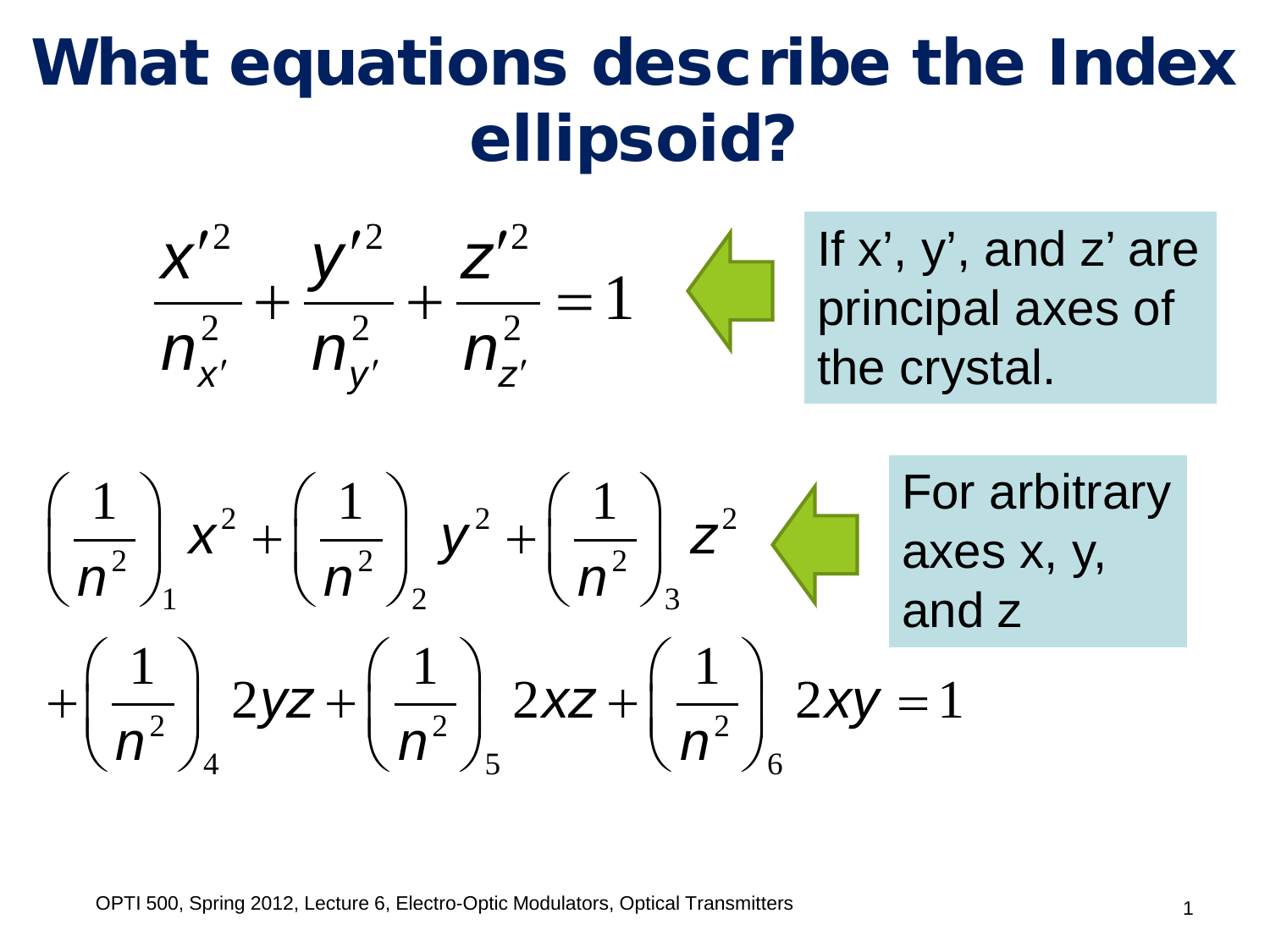# How do we use the index ellipsoid?



• The waves that can propagate as linearly polarized waves have polarization along the major and minor axes of the ellipse perpendicular to the wavevector **k**.

OPTI 500, Spring 2012, Lecture 6, Electo-Optic Modulators, Optical Transmitters 2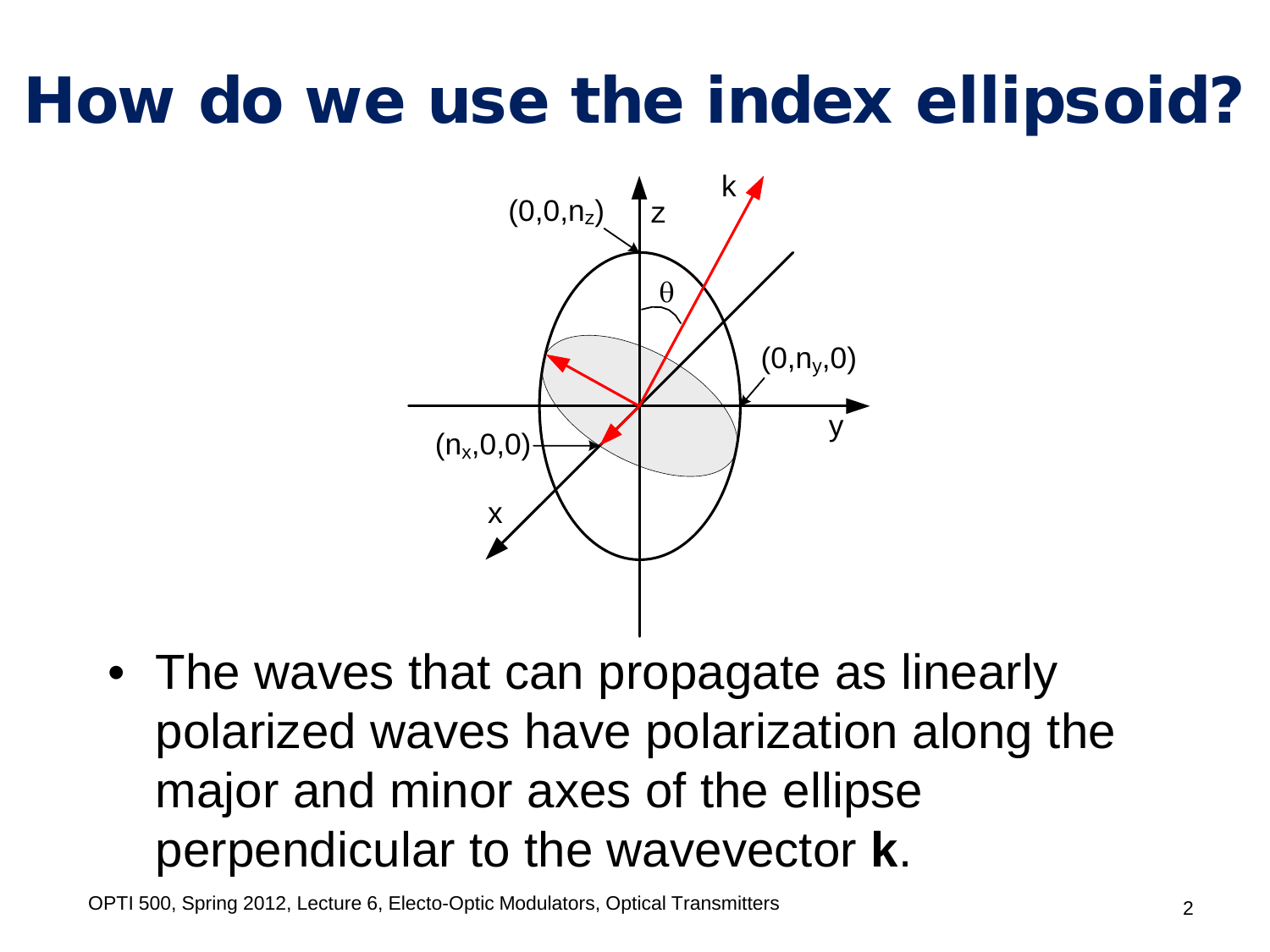#### What is special about uni-axial crystals? x y  $\mathbf{r}$ <sub>Z</sub> k  $(0, n_y, 0)$  $(0,0,n_z)$  $(n_x, 0, 0)$ θ

- $n_x = n_y = n_o$
- There is always a linearly polarized wave, called the ordinary wave, that "sees" a refractive index  $n_{o}$ , regardless of the direction of propagation.

OPTI 500, Spring 2012, Lecture 6, Electo-Optic Modulators, Optical Transmitters 3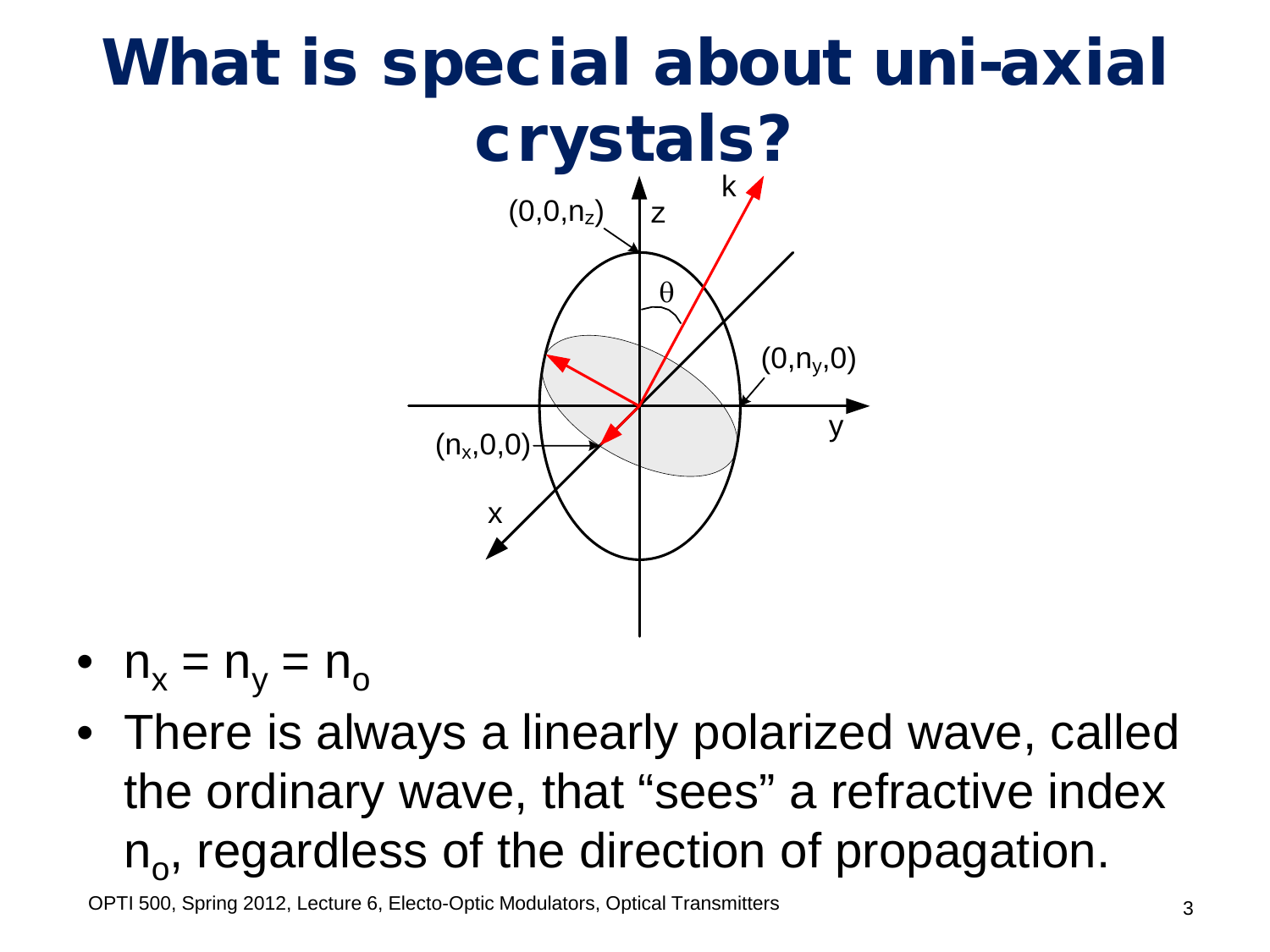#### What changes in the modulator to cause constructive interference to become destructive?





• The magnitude and/or direction of the applied electric fields.

OPTI 500, Spring 2012, Lecture 6, Electo-Optic Modulators, Optical Transmitters 4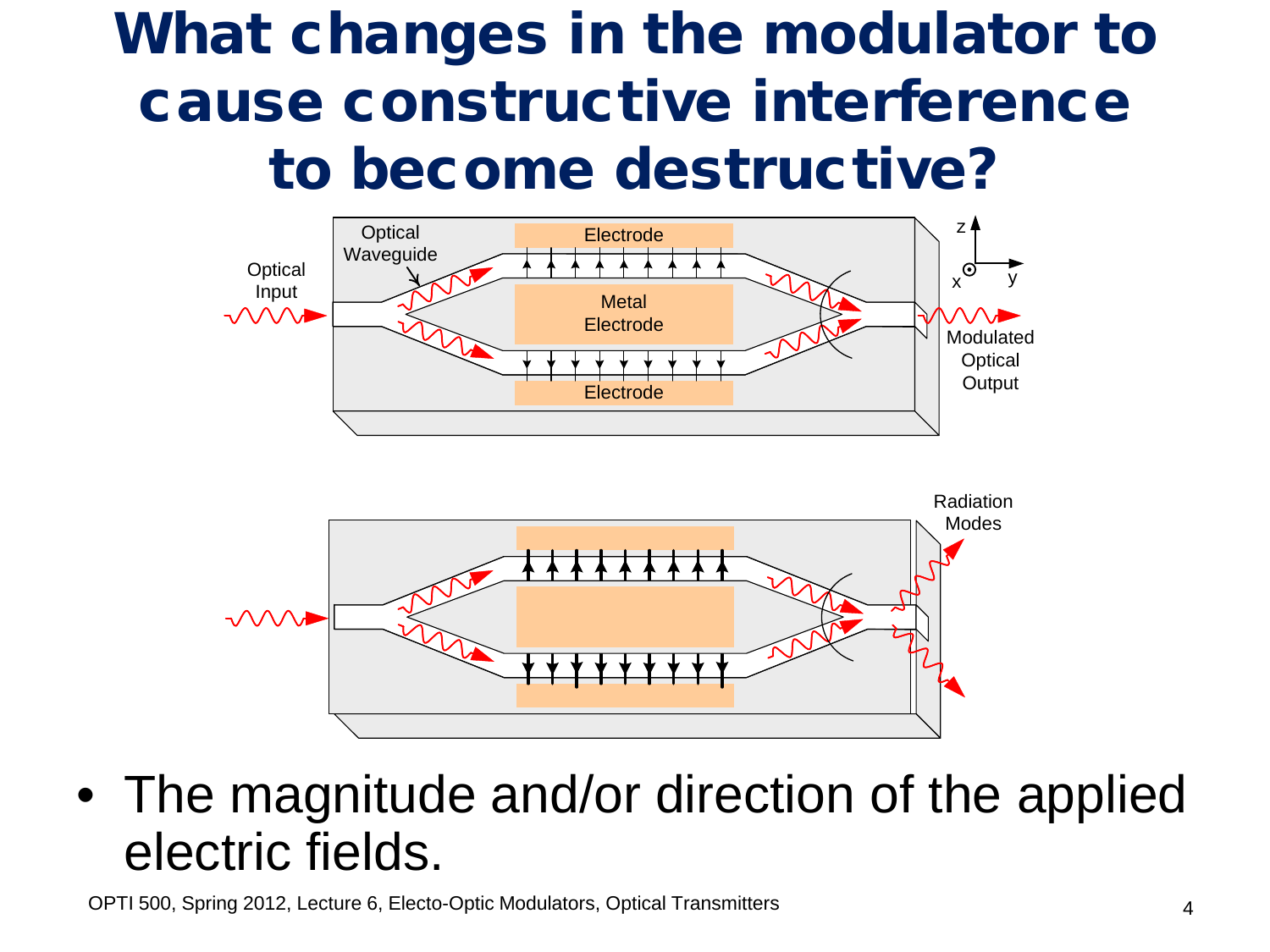## Are there any important corrections to the notes?

$$
n_{e}(E_z) = n_{e} - \frac{1}{2} n_{o}^{2} r_{13} E_z
$$
\n
$$
n_{e}(E_z) = n_{e} - \frac{1}{2} n_{o}^{2} r_{33} E_z
$$
\n
$$
n_{e}(E_z) = n_{e} - \frac{1}{2} n_{o}^{3} r_{13} E_z
$$
\n
$$
n_{e}(E_z) = n_{e} - \frac{1}{2} n_{e}^{3} r_{33} E_z
$$

• A large refractive index enhances the electro-optic effect.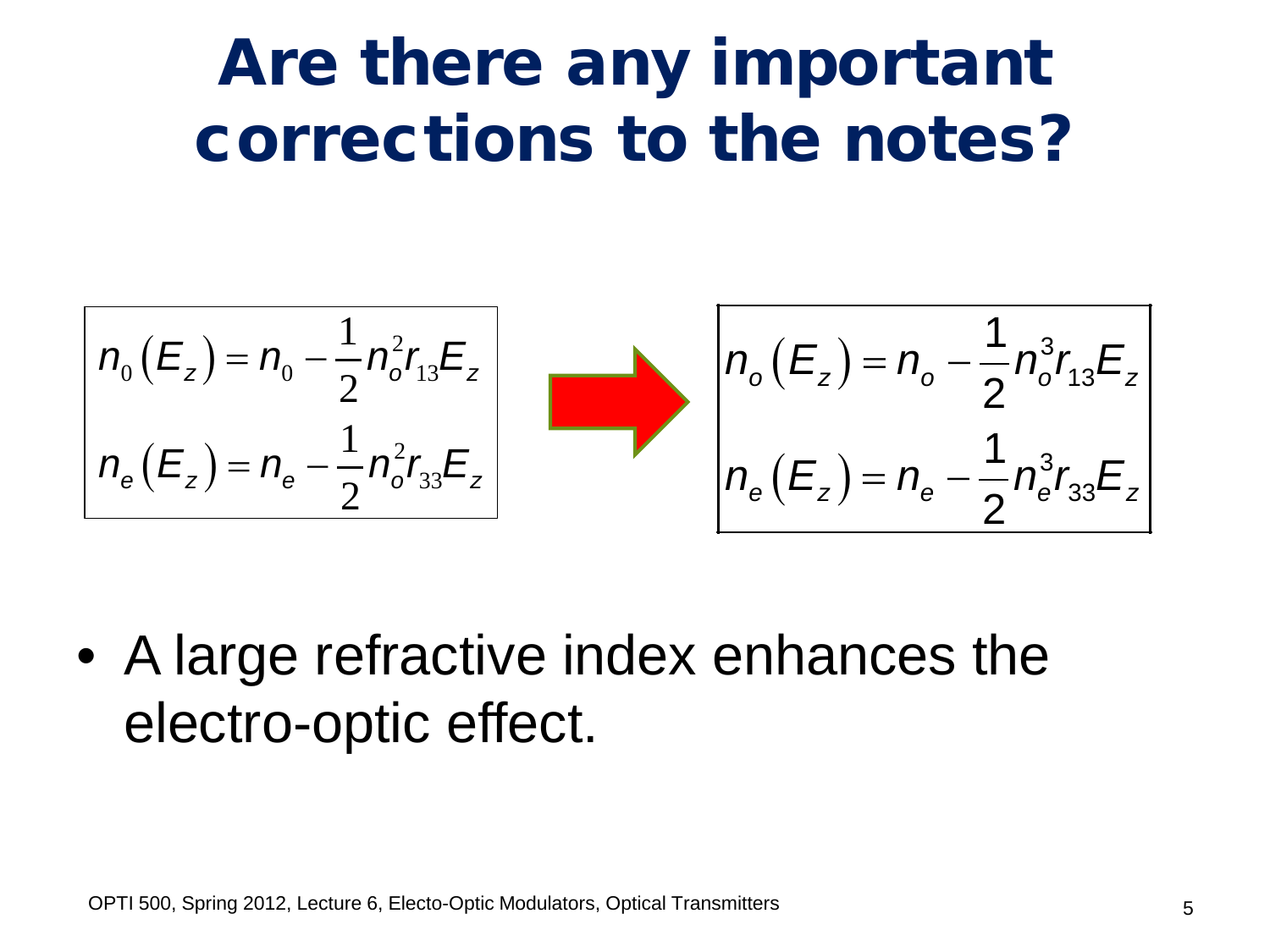# How did we get the equations for  $LiNbO<sub>3</sub>$ ?

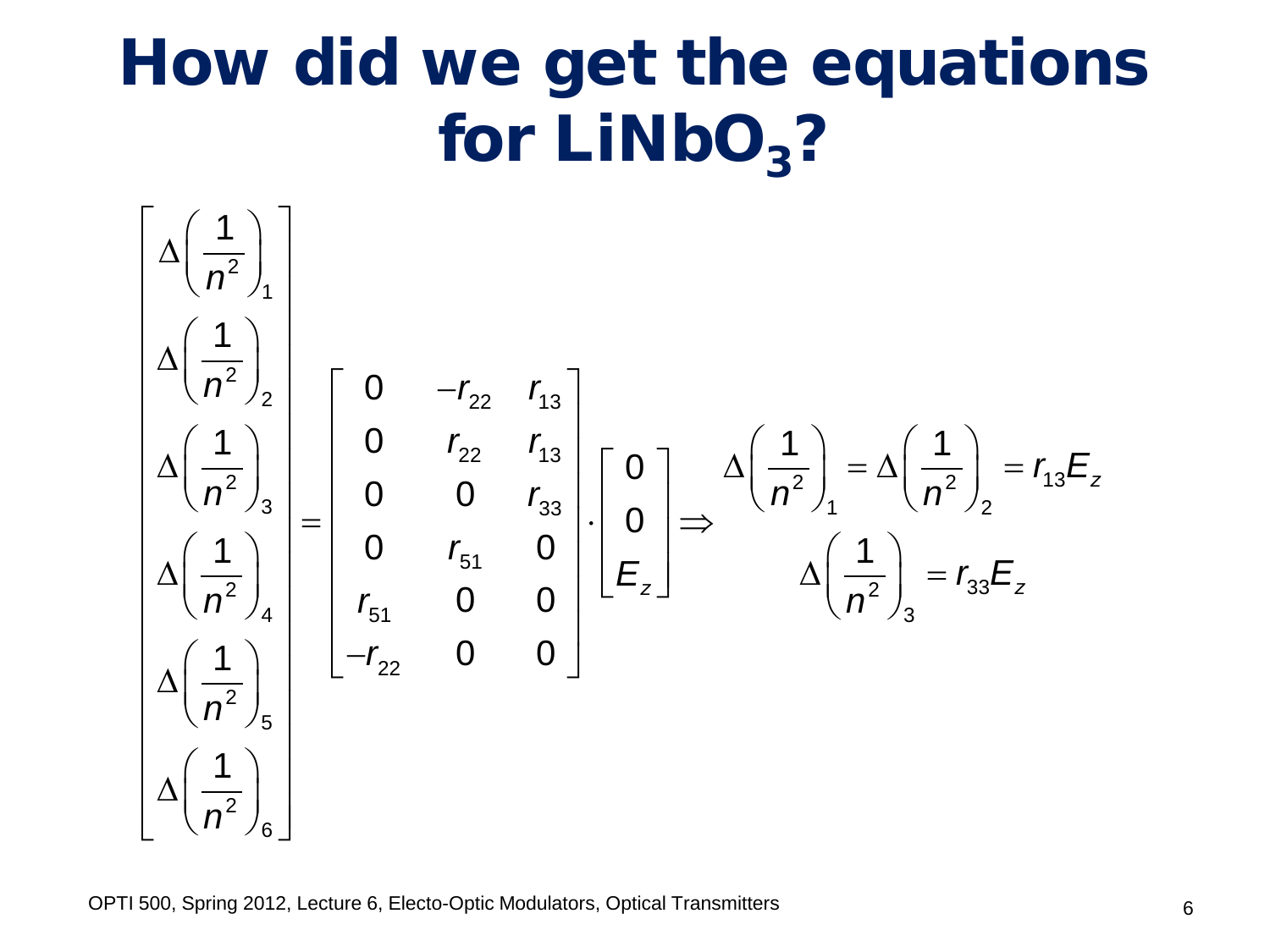# How did we get the equations for  $LiNbO<sub>3</sub>$ ?

$$
\Delta \left(\frac{1}{n^2}\right)_3 = r_{33}E_z
$$

taking a derivative we find:

$$
\Delta \left(\frac{1}{n^2}\right)_3 = \Delta \frac{1}{n_e^2} = -2 \frac{1}{n_e^3} \Delta n_e
$$
  
\n
$$
\Rightarrow \Delta n_e = -\frac{1}{2} n_e^3 r_{33} E_z \text{ and } n_e (E_z) = n_e - \frac{1}{2} n_e^3 r_{33} E_z
$$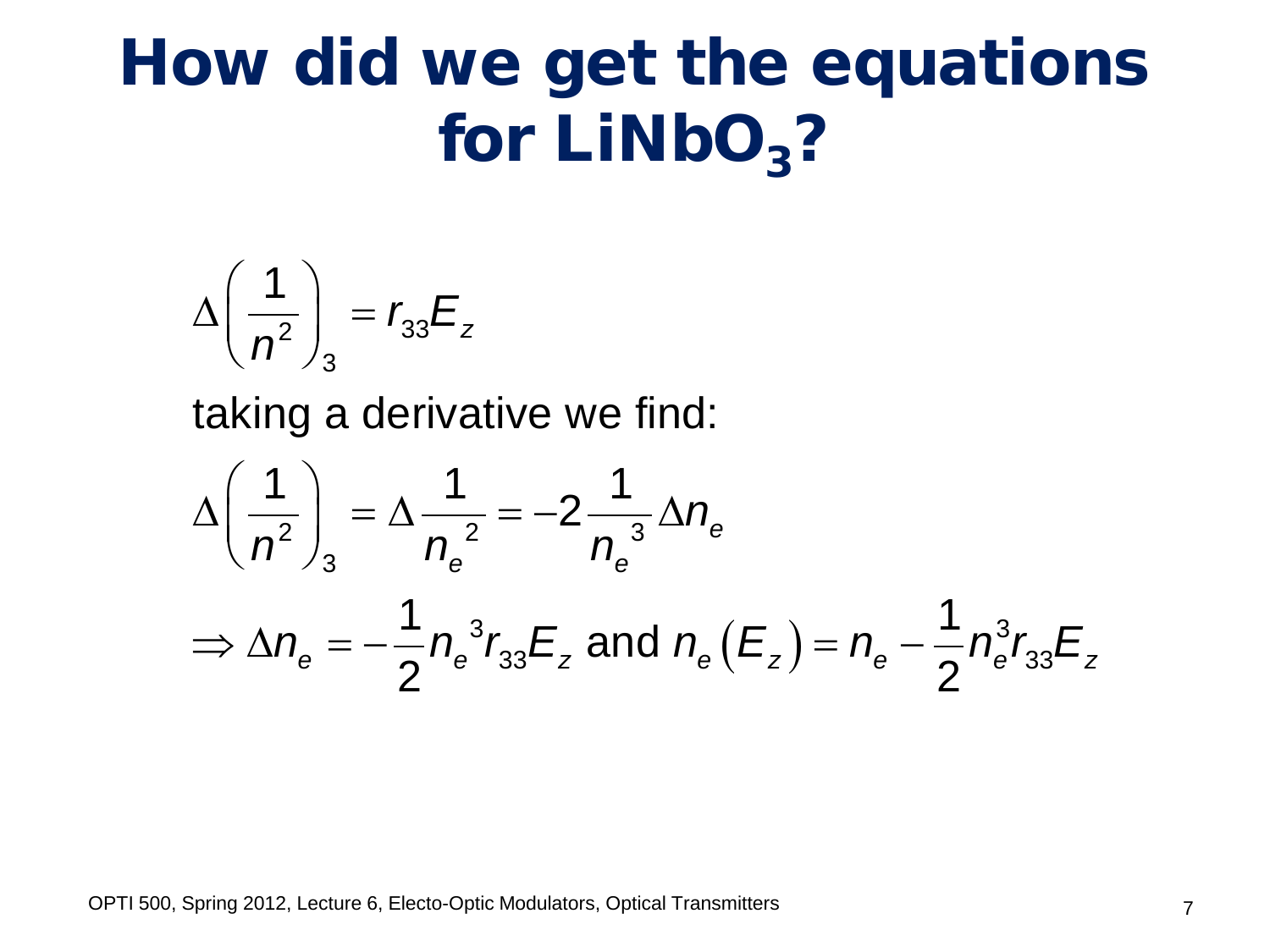# How does  $LiNbO<sub>3</sub>$  compare with other electro-optic materials?

| Material           | <b>Symmetry</b>  | Wavelength<br>$(\mu m)$  | Electrooptic co<br>$(10^{-12} \text{ m})$        |
|--------------------|------------------|--------------------------|--------------------------------------------------|
| LiNbO <sub>3</sub> | 3m               | 0.632                    | $r_{13} = 9.0$<br>$r_{22} = 6.$<br>$r_{33} = 30$ |
| LiIO <sub>3</sub>  | 6                | 0.633                    | $r_{51} = 32$<br>$r_{13} = 4.$<br>$r_{41} = 1.$  |
| GaAs               | $\overline{4}3m$ | 0.9 <sub>o</sub><br>1.15 | $r_{41} = 1.$<br>$r_{41} = 1.$                   |
| <b>KDP</b>         | $\overline{4}2m$ | 0.633                    | $r_{63} = 11$<br>$r_{41} = 8$                    |
| <b>ADP</b>         | $\overline{4}2m$ | 0.633                    | $r_{63} = 8.$<br>$r_{41} = 28$                   |
| Quartz             | 32               | $\approx 0.632$          | $r_{41} = 0.$<br>$r_{63} = 0.$                   |
| BaTiO <sub>3</sub> | 4mm              | $\approx 0.632$          | $r_{33} = 22$<br>$r_{13} = 8$                    |
| LiTaO <sub>3</sub> | 3m               | $\approx 0.632$          | $r_{42} = 82$<br>$r_{33} = 30$<br>$r_{13} = 5.$  |

Table 17.1 Linear electrooptic coefficients for some relevant crys

From "Optoelectronics" by Pollock